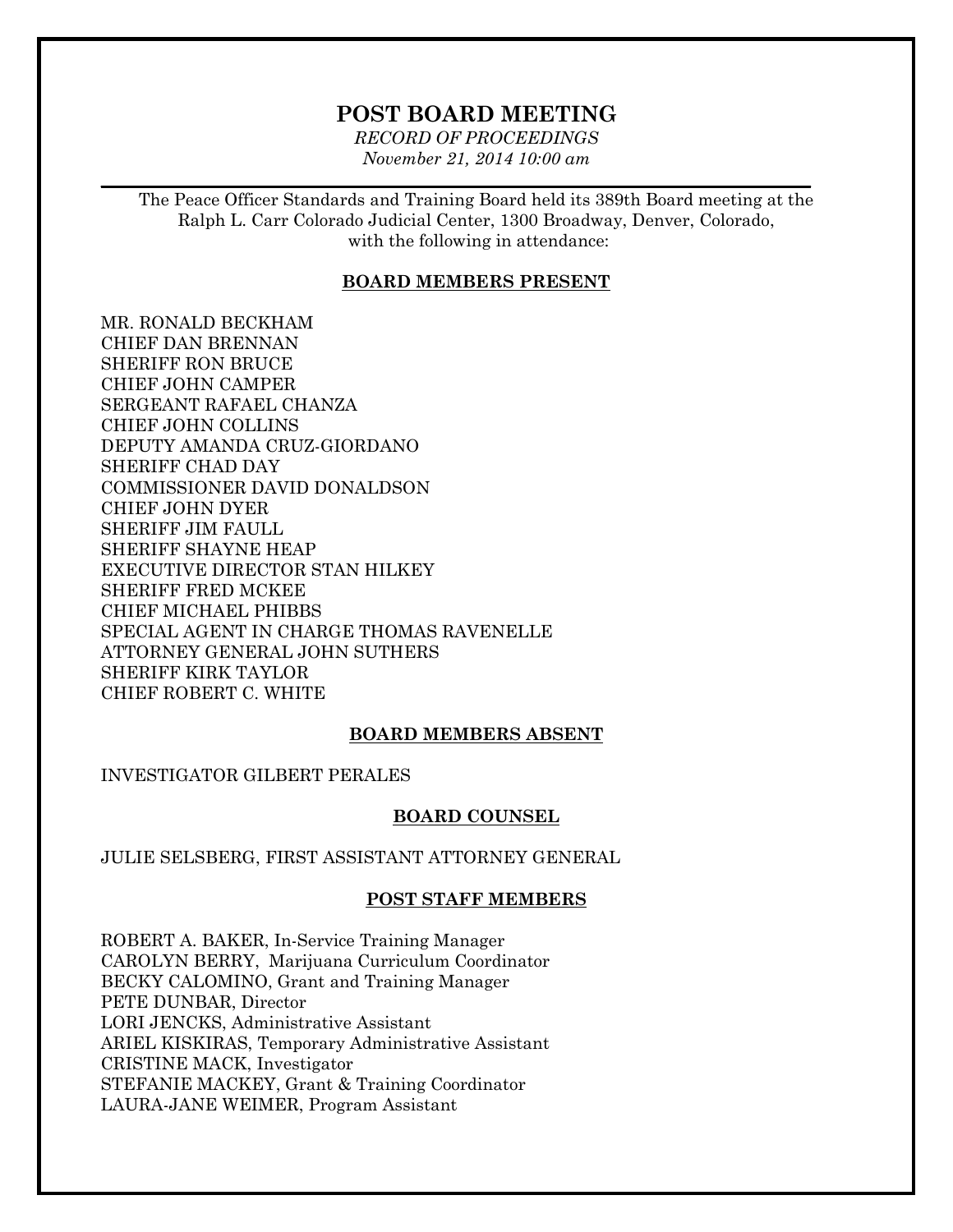# **MEMBERS OF THE PUBLIC IN ATTENDANCE**

SERGEANT DARRELL AULSTON, Colorado State Patrol CAPTAIN ERIK J. BOURGERIE, Summit County Sheriff's Office DIANE BRUCE, Hinsdale County Sheriff's Office TROOPER NATHAN BUSINGER, Colorado State Patrol DIRECTOR CLIFF DAWSON, Red Rocks Community College SERGEANT ROBERT DONELS, El Paso County Sheriff's Office SERGEANT GRAHAM DUNNE, Aurora Police Department DEPUTY ATTORNEY GENERAL MATT DURKIN, Colorado Department of Law DIRECTOR DOYLE JONES, Weld County Sheriff's Office DEPUTY EDWARD KAFEL, El Paso County Sheriff's Office DIRECTOR CATHY LABRECQUE, Pikes Peak Community College JANET LARSON, County Sheriffs of Colorado COMMANDER IB MEYER, Weld County Sheriff's Office LIEUTENANT ERNIE ORTIZ, Aurora Police Department BREN D. ROGERS COMMANDER KARL SMALLEY, Adams County Sheriff's Office JANICE WORTHEM, Colorado State Patrol INVESTIGATOR RICHARD WREN, Department of Corrections

The following Subject Matter Expert Committees met prior to the regular POST Board meeting on November 21, 2014.

Arrest Control Subject Matter Expert Committee Curriculum Subject Matter Expert Committee Firearms Subject Matter Expert Committee Law Enforcement Driving Subject Matter Expert Committee

## *Introductions:*

- 1. **Welcome** Attorney General John Suthers
- 

2. **Pledge of Allegiance** Attorney General John Suthers

- 3. **Introduction of Board Members, SME Members, Staff and Guests**
- 4. **Formal Board Recognition of Attorney General John Suthers Departing Subject Matter Expert Committee Members**

General Suthers recognized departing Law Enforcement Driving SME Committee member Sergeant Darrell Aulston.

5. **Roll Call** Director Pete Dunbar

Declaration of a Quorum (11)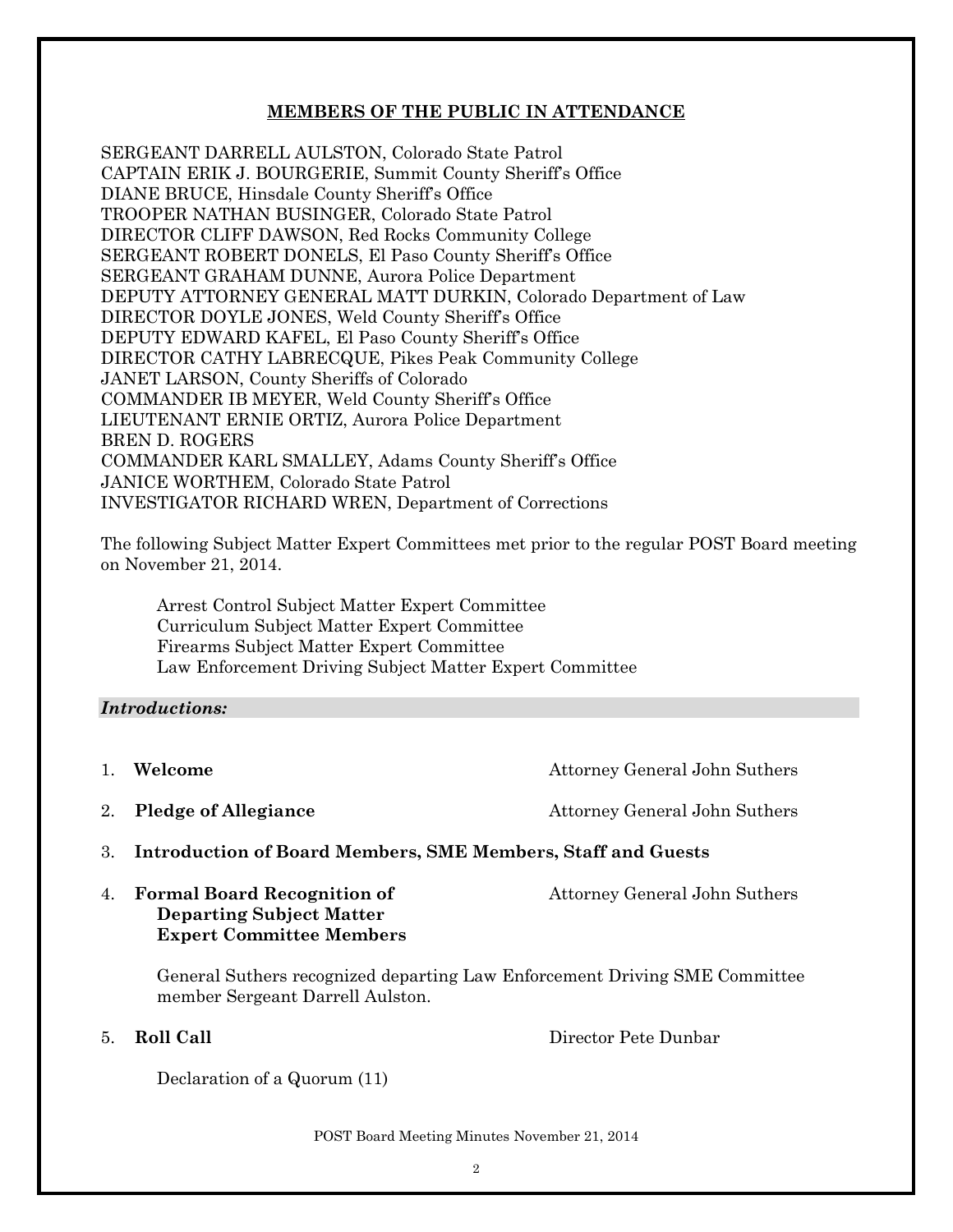# 6. **Approval of POST Minutes from September 12, 2014**

*Approved unanimously*

## **Presentations:**

## 7. **Subject Matter Expert (SME) Committee Reports:**

#### A. **Curriculum**

Sgt. Graham Dunne gave the report. The new POST exam is completely finished and in use. The committee is continuing to revise the Basic curriculum, including the addition of new classes, such as marijuana. The committee has reviewed and is recommending the addition of the Tactical Casualty Care (TCC) class to the Basic curriculum. The class has an eight-hour requirement: four hours of classroom and four hours of scenario-based training. If the scenario-based training is completed more quickly, the additional time may be utilized for CPR, first-aid, or other medical training. Some academies are already providing TCC, and none have expressed objections. This training and the eight required hours would be in addition to the existing curriculum. As the review of the Basic curriculum continues, hours will likely be reduced in other areas, and the entire program requirement may not change substantially with the addition of TCC. TCC instructors are required to be Colorado-certified EMTs or above who have attended a TCC class. Instructors are to follow the goals and objectives set forth by POST. Denver General Health (DGH) most commonly provides instructors in the metro area and is willing to send trainers to rural areas. Outlying agencies may utilize instructors who are willing to travel, or send a local EMT already teaching first aid/CPR to a 2-day TCC class. A motion was proposed to add the eight-hour TCC training to the Basic curriculum.

## *Approved unanimously*

## B. **Arrest Control**

Capt. Erik Bourgerie gave the report. The committee completed three inspections: Otero Junior College, Pueblo Community College and Arapahoe Community College. There were minor concerns which were addressed. The committee approved three full skills instructors, and approved two new sites and two site safety plans for Colorado Springs Police Department. A grant-funded course application submitted to the committee was not approved and a video with further explanation was requested. The committee is continuing revision of the Arrest Control Training program. Test-out requirements and sample site safety plans were tabled. Meeting dates for 2015 were scheduled. The committee requests approval for changes in the Arrest Control Instructor program. The last revision was in 1997. There are no major changes, but the verbiage has been updated. The requirements to teach the instructor course were changed to specify a POST-approved full skills instructor with 80 hours of relevant experience teaching arrest control in a lab setting and completion of a POST-approved instructor methodology course (or the equivalent), and authorization from the organization head (chief, sheriff or academy director) to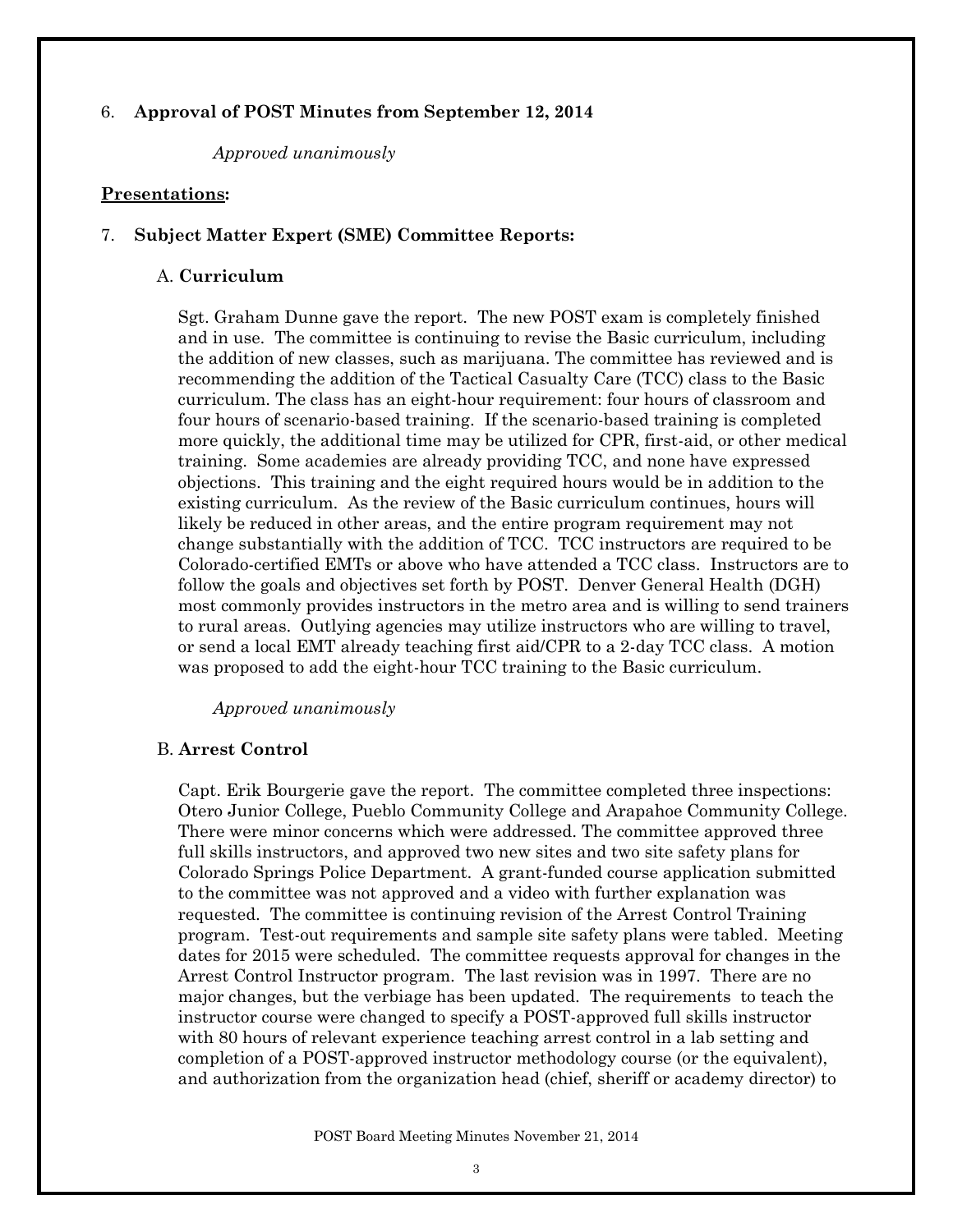teach the instructor course. A motion was proposed to approve the revisions to the Arrest Control Instructor course.

## *Approved Unanimously*

# C. **Firearms**

 Dep. Ed Kafel gave the report. Last December the POST Board made changes to the firearms qualification course. The target was standardized, the number of qualification attempts was increased to four attempts, and remediation was mandated. Since the requirements were set, 400 shooters have attempted to qualify. 79% passed on the first attempt, 92% passed on the second, 96% on the 3rd, and 99% passed on the 4th attempt. At the academy directors' meeting in October it was suggested that the remediation should be determined at the discretion of the academy director and firearms instructor. The committee will review and revise the remediation requirements and present their suggestions at the next Board meeting. There was general discussion regarding the 100% requirement, that there is improvement due to the changes, the history of the request for the change and that the course is fair, and the target generous. The liability associated with firearms is very high, and the standards for qualification should be high as well. General Suthers requested the Firearms committee present their recommendations in writing to the Board members prior to the next POST Board meeting.

#### D. **Law Enforcement Driving**

Cmdr. Karl Smalley presented the report. The committee accepted the resignation of member Sgt. Darrell Aulston, and reviewed the application for prospective member Sgt. Bob Daniels. Two assistant and four full instructors were approved. Inspections were completed at Southwest Community College in Durango and Adams County Sheriff's Office academy with satisfactory results. The committee is making progress on the revision of the Law Enforcement Driving Instructor program and will present the revisions at the next Board meeting. The next project will be revision of the Law Enforcement Driving program, to include instructional information regarding stability control and 4-wheel drive vehicles. The membership requirement for the Driving SME committee has been changed from five years to three years. Meeting dates were set for 2015.

# **Action Items:**

8. **Formal Rule Making Hearing Attorney General John Suthers** 

Board Counsel Julie Selsberg Director Pete Dunbar

# *Public Announcement of Formal Rule Making Hearing Opened at 10:50 a.m.*

A. Summary of Proposed POST Rule Change Director Pete Dunbar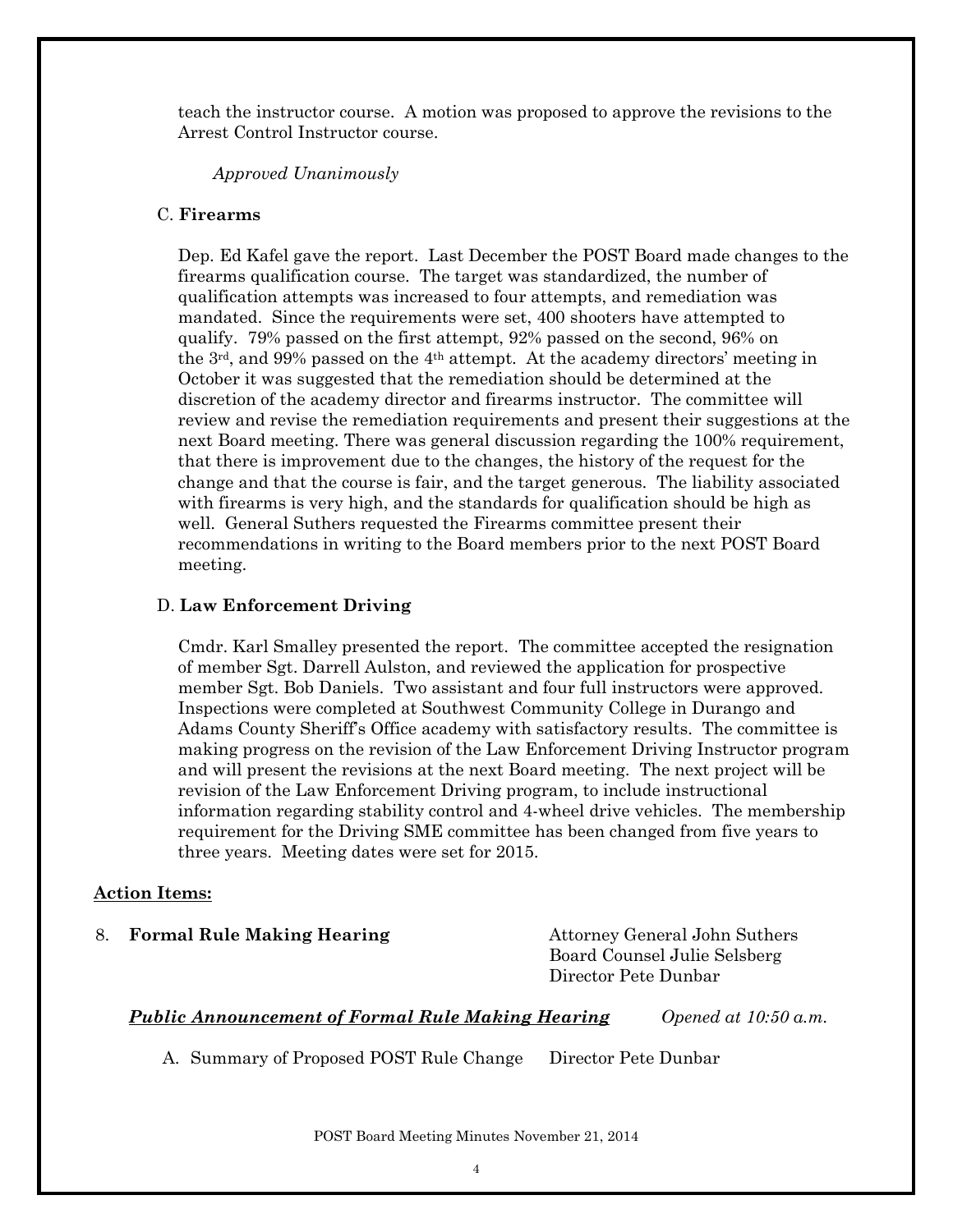Colorado Department of Regulatory Affairs Review/Response

- a. Rule 14 Fingerprint-Based Criminal History Record Check
- b. Rule 17 Certification Records
- c. Rule 20 Vehicle Identification Number Inspector Programs
- d. Rule 21 Basic and Reserve Training Academies
- e. Rule 28 In-Service Training Program Robert Baker

In-Service Training Manager

A subcommittee (Chief Michael Phibbs, Chief John Collins, Chief John Dyer, and Deputy Amanda Cruz-Giordano) was created to develop new Rule 28. Key points are that all certified, employed (FT, PT, Reserve) officers must complete 24 hours of in-service training each year, 12 hours of which must be perishable skills training. Mr. Baker reviewed what can be used for the required training, the waiver process for departments and individuals, etc. Training may be POST courses and/or those approved by the agency head. The training requirement will be pro-rated for those officers hired throughout the year. On December  $31<sup>st</sup>$  of each year a compliance report will be issued. If an agency is out of compliance they will not receive POST grant or in-service funding until in compliance. If an agency appeals the decision, funds will not be suspended until following the appeal hearing.

The Board briefly discussed the flexibility of the requirement to allow agency heads to determine the type of training, and the entry of the training via the POST portal.

B. Public Comment on Rule Making

No comments from public.

C. Board Vote

*Unanimously adopted Closed 11:06 a.m.*

#### 9. **Recommended 2015 Board Meeting Dates**

March 6, 2015 June 12, 2015 September 18, 2015 December 4, 2015

The September meeting is historically off-site. General Suthers requests that Board members let the POST director know if your agency wishes to host the September meeting.

*Approved unanimously*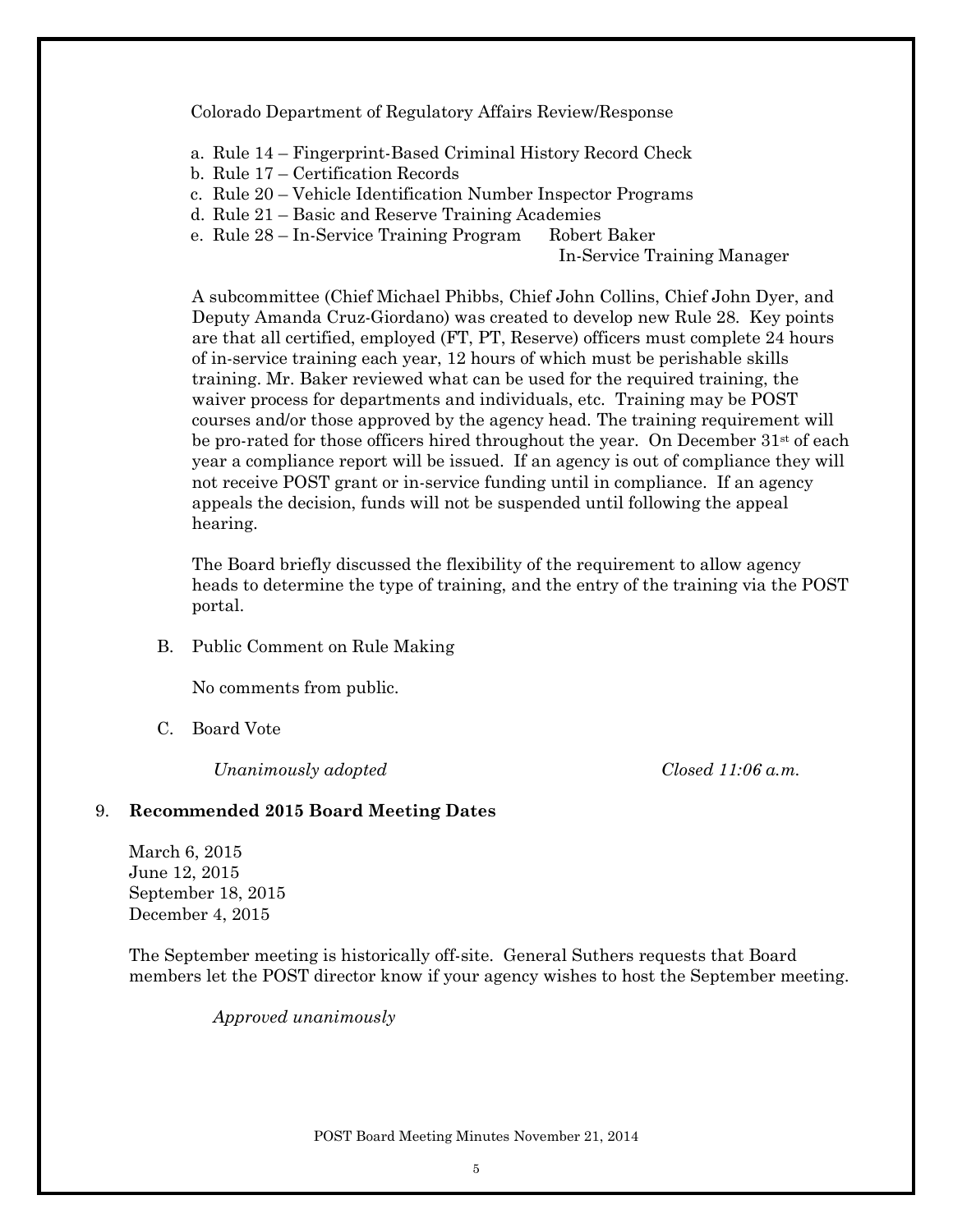# 10. **School Safety Officer/Coroner Certifications** Director Pete Dunbar

This issue was tabled from the previous meeting. The request was that school safety officers (not school resource officers) be allowed to retain their POST certification while employed by a school. In addition, it was requested that coroner's officer investigators be allowed to retain POST certification while employed by a coroner's office.

Chief Camper gave a brief history of the request. Various options were discussed, such as a minimum training requirement, requiring the 24-hours in-service training as for other employed officers, or a time limit on certification expiration, such as a 5-year expiration. Changing the pertinent rules or using the Sunrise Review process for school safety officers would be possibilities.

Board members expressed concern regarding the liability for school safety officers, and whether it would fall on the schools or on POST, and that monitoring quality control for those officers may be difficult. Would the schools be responsible for arranging training of their officers, and would they also fund training? The schools would have to be listed as a quasi-law enforcement agency. Would the schools track the employees and their training, and how would the schools be accountable to POST? There may be officers who sign on as school safety officers only in order to keep their certification. While the Board understands and supports the need for the schools to hire quality school safety officers, those officers could potentially maintain their certification by working as reserves for local existing law enforcement agencies.

It was determined that the definition of a school safety officer must be clarified. General Suthers states that the Board does have authority to specify a 5-year certification limit if we choose.

There was no motion. It was determined that there should be further discussion with the Board, and with the school boards in the state. Chief Camper withdrew his request pending further consideration.

The Board determined that further discussion was also required before determining whether coroner investigators should maintain certification.

# 11. **Request for Waiver:** Director Pete Dunbar **Reserve Sergeant Greg Maxwell**

Sgt. Maxwell submitted a request on November 17, 2014 that his reserve certification and subsequent training and work experience serve to allow him to go through the Provisional certification process and complete a test-out to obtain a Basic certification, instead of completing a full Basic academy. A Reserve certification is, at this time, not transferrable to a Basic certification in any way. He has worked for El Paso County Sheriff's Office for 11 years and has completed significant in-service training. The Board states this would be a dangerous precedent and that an officer with a Reserve certification should not be permitted to complete the test-out to obtain Basic certification.

*Approved unanimously*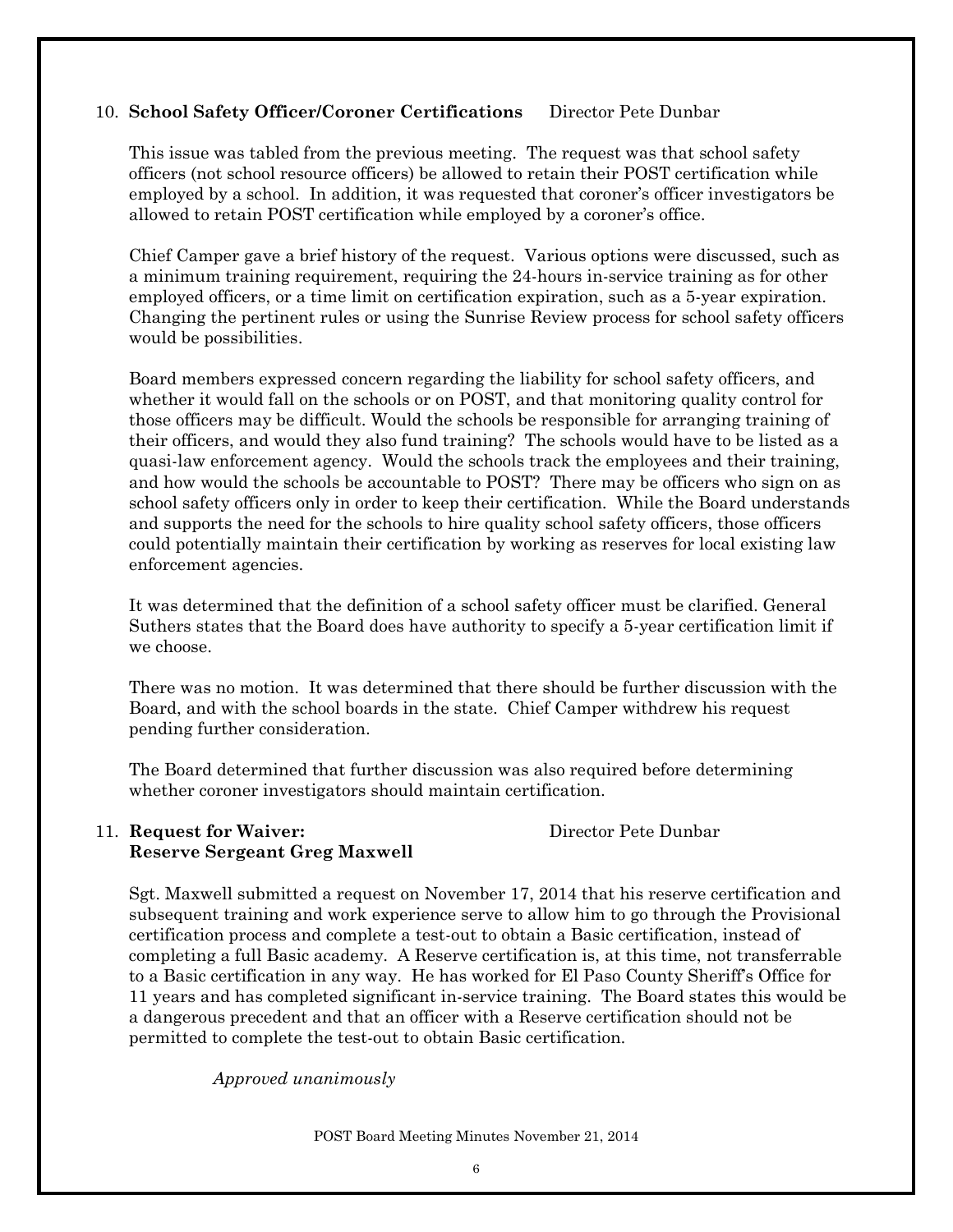# 12. **Peace Officer Certification Revocation** Director Pete Dunbar **Actions**

# **A. POST Rule 9 – Revocation of Peace Officer Certifications – Felony Convictions:**

**§ 24-31-305, C.R.S.(2)(a)** A Colorado peace officer certification issued pursuant to subsection (1) or (1.3) of this section or 24-31-308 shall be suspended or revoked by the POST Board if the certificate holder *has been convicted of a felony at any time*, or has been convicted on or after July 1, 2001, of any misdemeanor described in subsection (1.5) of § 24-31-305 C.R.S., or, has otherwise failed to meet the certification requirements established by the Board.

For purposes of this rule, the term 'conviction' includes any deferred judgments or deferred sentences imposed by a court or judge.

1. No. 14-16, **Keith Ray Barnhart**, Certification Number B7952 (PID 114891). On June 19, 2014, Respondent pled guilty to one count of Sexual Assault/Child. *The Respondent was not employed as a peace officer on the date of the offense (Date of Offense: January 1, 2012, Separated: November 16, 2005).* The Respondent has failed to comply with POST Show Cause Order 14-16 by failing to appear at the scheduled Show Cause Hearing. Director Dunbar recommends revocation of Keith Ray Barnhart's Colorado Peace Officer Certification Number B7952 (PID 114891).

# *Approved unanimously*

2. No. 14-15, **Travis David Nowland,** Certification Number B17436 (PID 138287). On August 5, 2014, Respondent was convicted of one count of Stalking – Emotional Distress protection order, in violation of §18-3-602 (1)(c)(5), a class 4 felony *The Respondent was not employed as a peace officer on the date of the offense (Date of Offense: April 15, 2014, Never employed).* The Respondent has failed to comply with POST Show Cause Order 14-15 by failing to appear at the scheduled Show Cause Hearing. Director Dunbar recommends revocation of Travis David Nowland's Colorado Peace Officer Certification Number B17436 (PID 138287).

# *Approved unanimously*

**B. POST Rule 9 - Revocation of Peace Officer Certifications – Misdemeanor Convictions:**§ 24-31-305, C.R.S.(2)(a) A Colorado peace officer certification issued pursuant to subsection (1) or (1.3) of this section or 24-31-308 shall be suspended or revoked by the POST Board if the certificate holder has been convicted of a felony, or has been convicted on or after July 1, 2001, of any misdemeanor described in subsection  $(1.5)$  of  $\S$  24-31-30 C.R.S., or has otherwise failed to meet the certification requirements established by the Board. For purposes of this rule, the term 'conviction' includes any deferred judgments or deferred sentences imposed by a court. Revocation of peace officer certificates based upon conviction(s) of misdemeanor crimes are recognized in §  $24-31-305(1.5)$  (b) thru (h), C.R.S.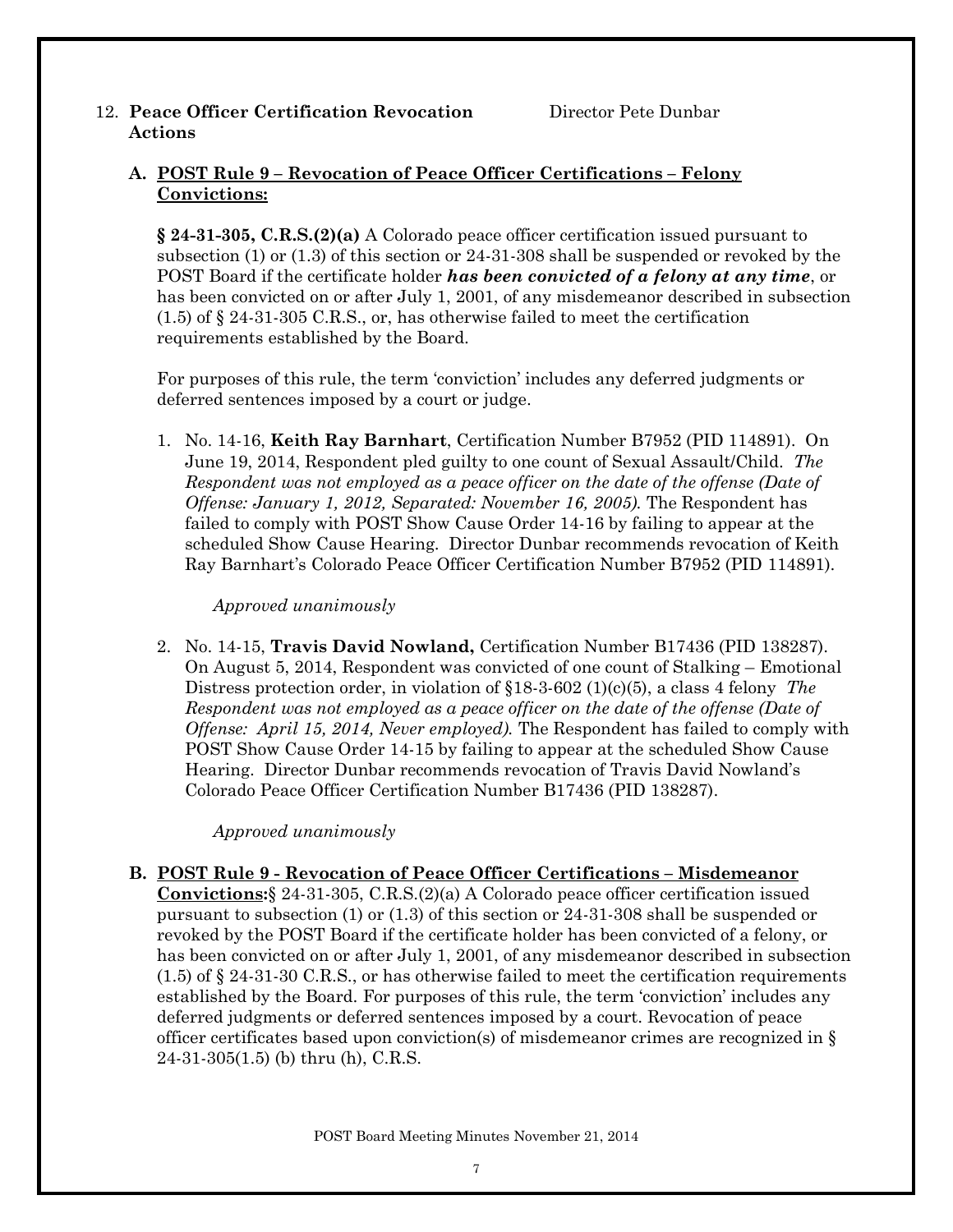1. No. M14-07, **Michael Scott Wiedmaier**, Certification Number B00726, (PID 107404). On April 4, 2014, Respondent pled guilty of 1 count of Harassment-Telephone –Threat/Obscene, § 18-9-111 (1)(e), C.R.S., a class 3 misdemeanor. *The Respondent was not employed as a peace officer on the date of the offense (Date of Offense: February 11, 2014, Separated: March 29, 1995).* The Respondent has failed to comply with POST Show Cause Order M14-03 by failing to appear at the scheduled Show Cause Hearing. Director Dunbar recommends revocation of Michael Scott Wiedmaier Colorado Peace Officer Certification Number B00726, (PID 107404).

#### *Approved unanimously*

2. No. M14-08, **Allan Reed Holybee**, Certification Number B14368, (PID 133162). On May 28, 2014, Respondent was convicted of 1 count of Assault 3-know/reckless Cause Injury; § 18-3-204(1)(a), C.R.S., a class 1 misdemeanor. *The Respondent was not employed as a peace officer on the date of the offense (Date of Offense: April 12, 2014 – Separated: May 22, 2012).* The Respondent has failed to comply with POST Show Cause Order M14-08 by failing to appear at the scheduled Show Cause Hearing. Director Dunbar recommends revocation of Allan Reed Holybee's Colorado Peace Officer Certification Number B14368, (PID 133162).

#### *Approved unanimously*

3. No. M14-09, **Kevin Lee Johnson,** Certification Number B14899, (PID 133750). On April 15, 2014, Respondent pled guilty to 1 count of Harassment/Strike, Shove, Kick, § 18-9-111(1)(a), C.R.S., a class 3 misdemeanor. *The Respondent was not employed as a peace officer on the date of the offense (Date of Offense: April 6, 2014, Separated: February 24, 2014).* The Respondent has failed to comply with POST Show Cause Order M14-09 by failing to appear at the scheduled Show Cause Hearing. Director Dunbar recommends revocation of Kevin Lee Johnson's Colorado Peace Officer Certification Number B14899, (PID 133750).

## *Approved unanimously*

4. No M14-10, **Charles Penn Lindsey,** Certificate No. 10193, (PID 119957). On July 15, 2014, Respondent pled guilty to 1 count of Obstructing a Police Officer; § 18-8- 104(1)(a), C.R.S., a class 2 misdemeanor. *The Respondent was not employed as a peace officer on the date of the offense (Date of Offense: November 19, 2013, Separated: June 1, 1993.* The Respondent has failed to comply with POST Show Cause Order M14-10 by failing to appear at the scheduled Show Cause Hearing. Director Dunbar recommends revocation of Charles Penn Lindsey's Colorado Peace Officer Certification, Number 10193, (PID 119957).

*Approved unanimously*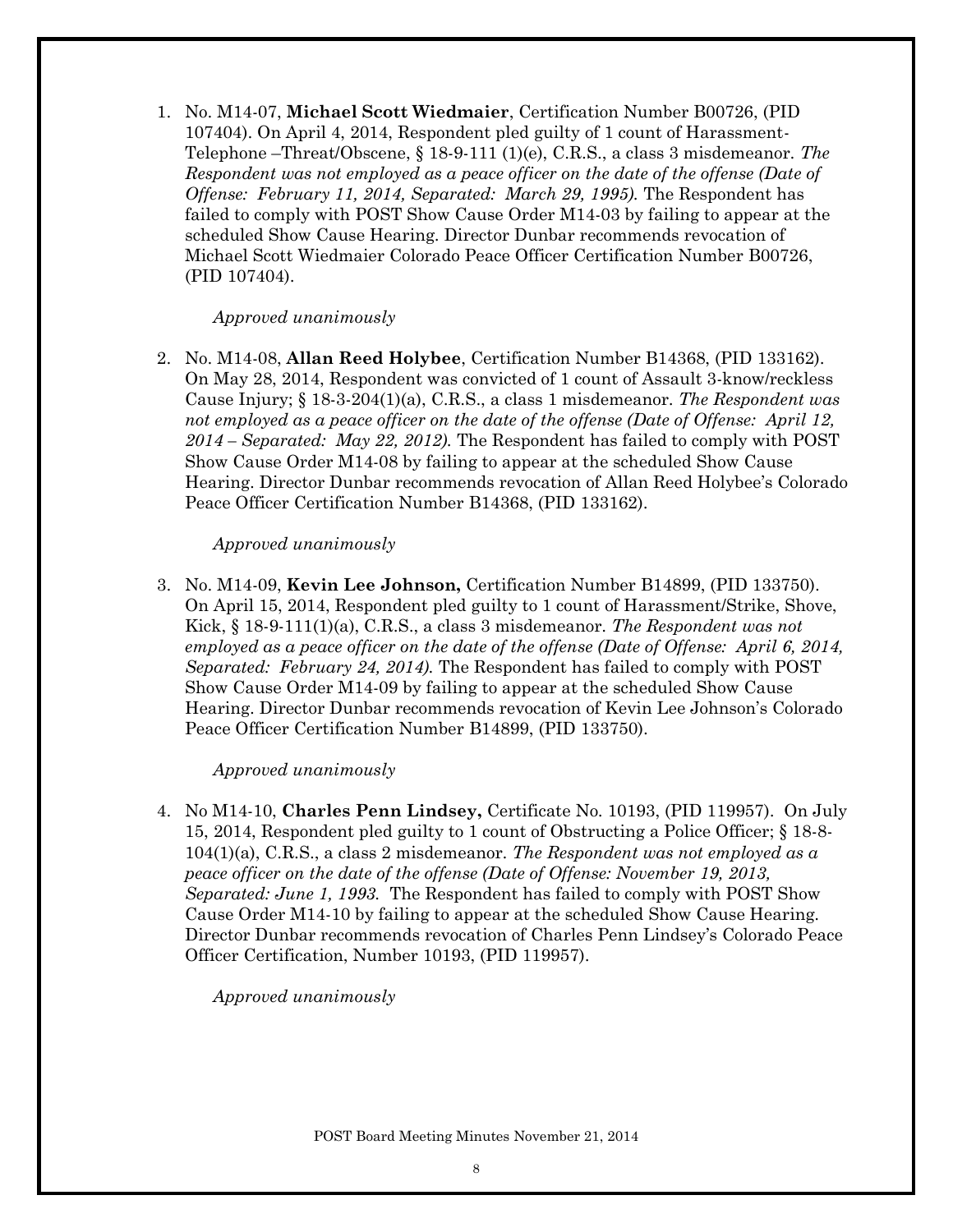# **Informational Items:**

# 13. **Fort Carson Certification Update** Director Pete Dunbar

At the previous Board meeting Lt. Brandon Graber requested that his training with the Department of Army academy training for his employment as a Fort Carson police officer be considered adequate to allow him to go through the Provisional certification process. Fort Carson officers were previously granted peace officer status in the performance of their duties through the Sunrise review process. It has been difficult to obtain information from the Dept. of Army in regard to the curriculum. Lt. Graber has been very cooperative. Further comparison is necessary before a decision can be made.

# 14. **Marijuana Curriculum Update**

Director Dunbar introduced Carolyn Berry, POST Marijuana Curriculum Specialist, previously in law enforcement with Newport News, Virginia Police Department, and more recently a teacher with Boulder Valley School District. Her position was provided by the Marijuana Cash Fund, which gives POST \$1.168 to fund marijuana training for peace officers.

Ms. Berry stated that Attorney Michael Song and Program Assistant Alejandra Careveo are Department of Law employees working with her on the marijuana curriculum, and contract instructor Chris Halsor has joined the team. The team has put together a 4-hour Introduction to Marijuana Law for Law Enforcement training, and the first five classes have been scheduled with over 100 students enrolled so far. Some non-certified staff are wait-listed on the classes. The training curriculum the team has developed involves a great deal of hands-on, scenario-based training, samples of consumables packaging, childresistant packaging, etc. Possession amounts and open-container information are also covered. There will be at least 22 trainings, at least one in each training district from January 2015 through June 2015. Webinars and online training will follow. The training courses should be marketed to Probation and Parole if at all possible, and School Resource Officers (SRO) are a priority. A Train-the-Trainer course is being developed. Determining what offenses district attorneys will prosecute for will be researched and covered. The goal is to train all 15,000 certified officers, but that will likely take longer than one year.

Ms. Berry related the numbers of licensed recreational and medical marijuana stores, cultivation sites, infusion facilities, and testing sites in Colorado. In 2012 & 2013 there were 1,451 DUID arrests, though the breakdown for marijuana DUID arrests was not available.

Director Dunbar stated that Drug Recognition Expert (DRE) courses are going forward, as are Advanced Roadside Impaired Driving Enforcement (ARIDE) courses, which require Standardized Field Sobriety Testing (SFST) training as a prerequisite. Enrollment has been sparse, and we are attempting to promote these classes to the agencies. There may be money available for backfill to allow smaller agencies to send officers to these courses.

Oral Fluid Devices are being researched for accuracy and ease of use. They are not allowable in a prosecution at this point, but POST would like to seek legislative support for their eventual use if the results can be relied upon.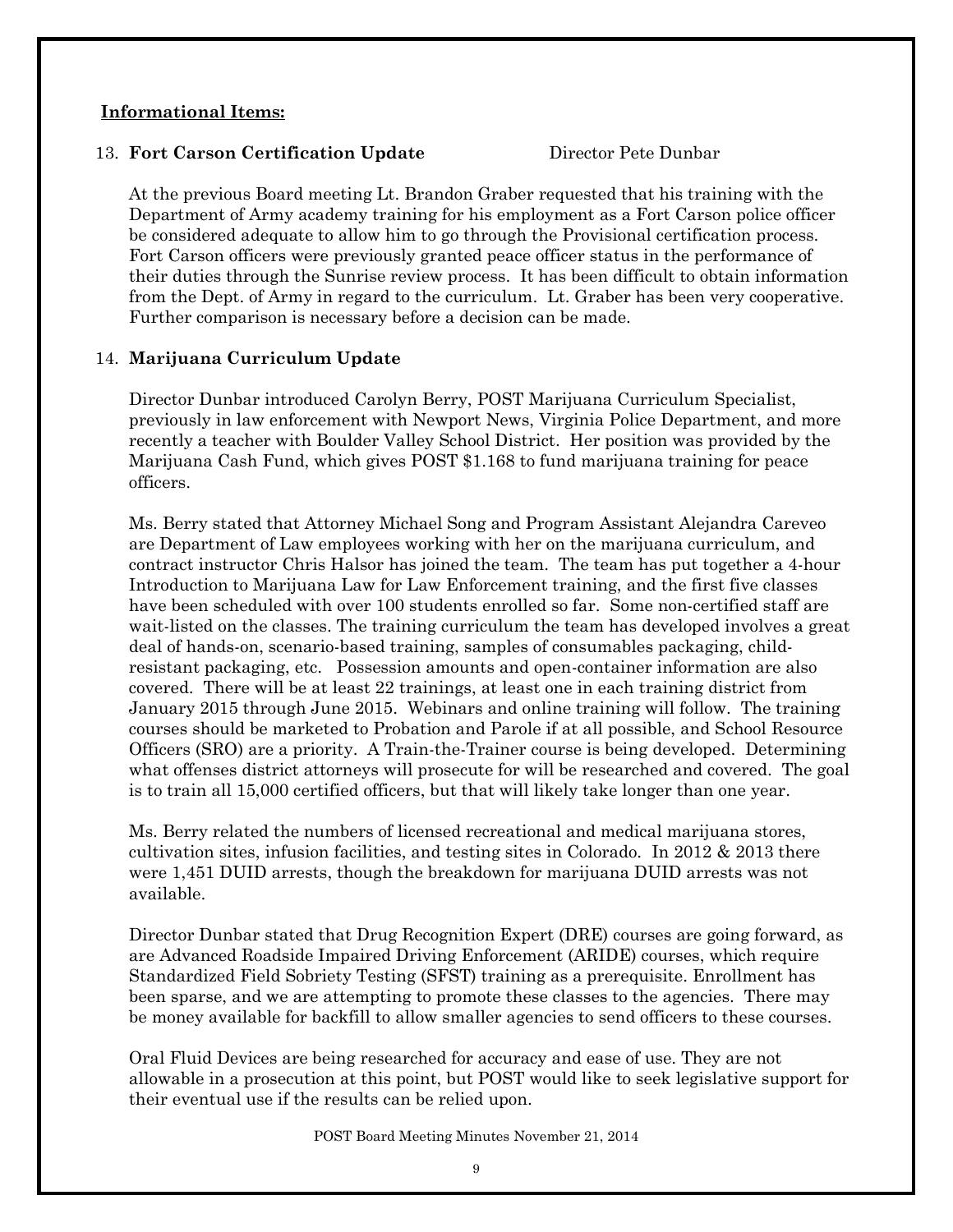# 15. **Mandated Training Update** Director Pete Dunbar

Beginning January 1, 2015 mandated training in Elder Abuse, School Resource Officer, and Dog Protection is to be completed by agencies/officers.

SRO training has been developed and much has been completed, including an 8-hour short course for those agencies that do not have a designated SRO position. There are still 86 agencies that are not compliant with SRO training. Some agencies have not reported that they have officers who have completed the training, and once reported, they will be in compliance. We are scheduling further 40-hour and 8-hour courses in 2015.

Elder Abuse trainings have been presented and the webinar made available to those agencies that have not completed the training. There are 30 non-compliant agencies.

Dog Protection Act training came out in late September, developed and issued by the Dog Protection Task Force. We are disseminating and tracking the training for the agencies, and fielding questions regarding how the training is to be completed.

Director Dunbar stated that the POST certification test is going well with approximately a 95% pass rate. Laura-Jane Weimer has joined POST and is assisting Tom Mullen in administer and proctor the exam and assist with certification.

# 16. **Comments from others on POST Issues**

General Suthers presented the Attorney General's Award for Exceptional Performance to Director Pete Dunbar for his excellent work with Colorado POST over the past two years. Director Dunbar is retiring.

Deputy Attorney General Matt Durkin stated that the POST director position was posted and is now closed and applications are being reviewed. Interviews are tentatively scheduled for December 5<sup>th</sup> and it is hoped a new director will be in place by January 1, 2015.

Vice-Chair John Camper presented Attorney General John Suthers with a plaque in recognition of his 10 years of outstanding service to the POST board. General Suthers is termed out and will be replaced in January with Attorney General Elect Cynthia Coffman.

17. **Adjournment** Meeting end: 12:10 p.m. (2 hours, 10 minutes)